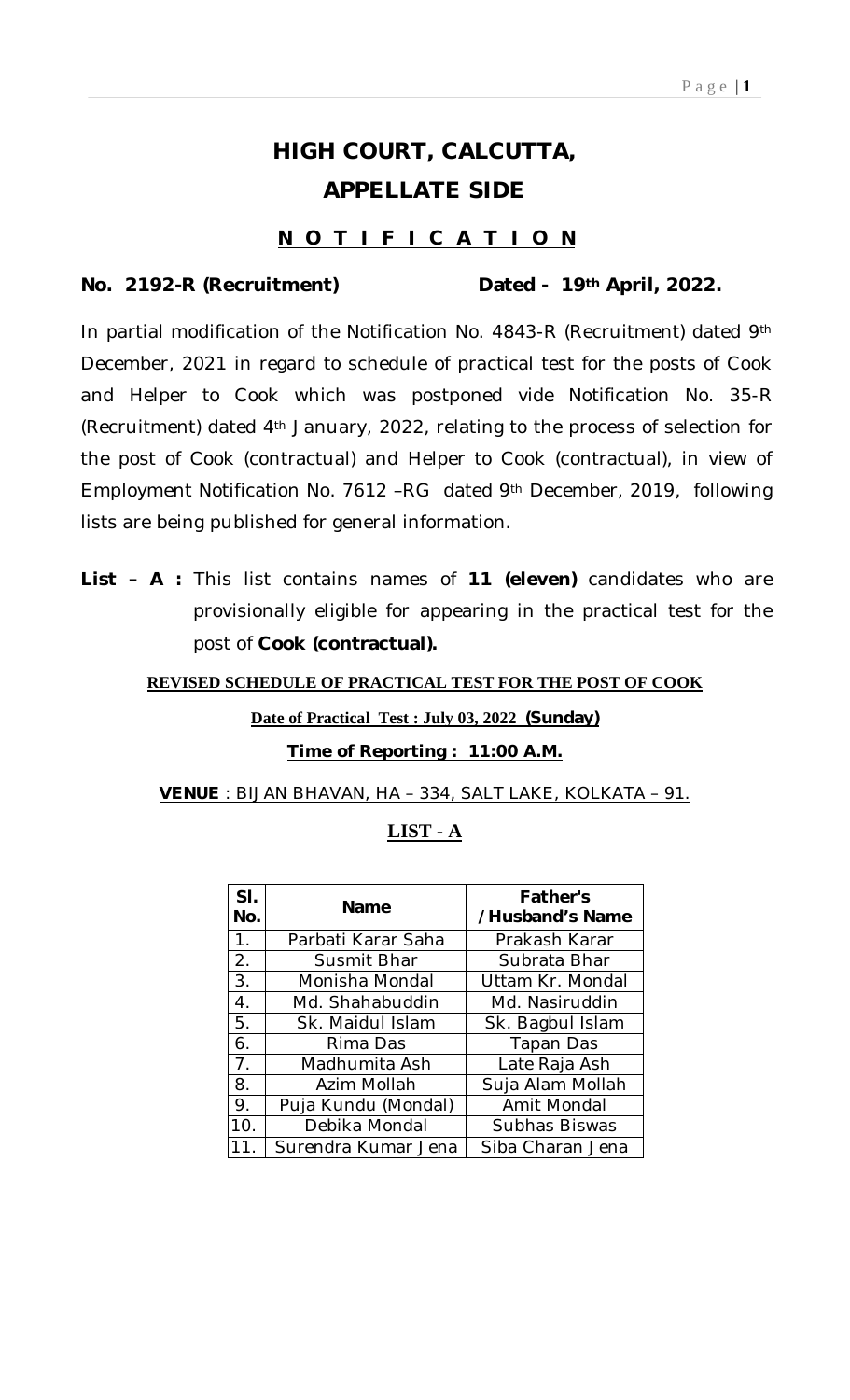**List – B :** This list contains names of **48 (forty eight)** candidates who are provisionally eligible for appearing in the practical test for the post of **Helper to Cook (contractual).** 

# **REVISED SCHEDULE OF PRACTICAL TEST FOR THE POST OF HELPER TO COOK**

#### **Date of Practical Test : July 02, 2022 (Saturday)**

## **Time of Reporting : 9:30 A.M.**

**VENUE** : SESQUICENTENARY BUILDING, HIGH COURT AT CALCUTTA.

| SI.<br>No.        | <b>Name</b>            | Father's /Husband's Name |
|-------------------|------------------------|--------------------------|
| 1.                | Chanchal Halder        | Nitai Chandra Halder     |
| $\overline{2}$ .  | Bapan Naskar           | Deboraj Naskar           |
| 3.                | Monirul Islam Khan     | Sirajul Islam Khan       |
|                   | Chowdhury              | Chowdhury                |
| $\overline{4}$ .  | Avijit Marick          | <b>Biswanath Marick</b>  |
| 5.                | Chandan Kumar Maity    | Narayan Chandra Maity    |
| 6.                | <b>Biswadeb Bhakta</b> | Haridas Bhakta           |
| $\overline{7}$ .  | Arghya Halder          | Nitai Chandra Halder     |
| 8.                | Afridi Hossain         | Abid Hossain             |
| 9.                | Souvik Paul            | Satinath Paul            |
| 10.               | Sourav Ghosh           | Swapan Ghosh             |
| 11.               | Tanmay Mandal          | <b>Tapan Mandal</b>      |
| $\overline{12}$ . | Chandan Kumar Thakur   | Surender Thakur          |
| $\overline{13}$ . | Ganesh Bagdi           | Sakti Bagdi              |
| 14.               | Ruma Rana              | <b>Dulal Rana</b>        |
| 15.               | Shrabani Kar           | Madhab Kar               |
| 16.               | Amarnath Das           | Goutam Das               |
| $\overline{17}$ . | Pradipta Kumar Das     | Prabhat Kumar Das        |
| 18.               | Sujan Sardar           | Nimai Chand Sardar       |
| 19.               | Saumen Manna           | Gopal Manna              |
| 20.               | <b>Bimal Ganguly</b>   | Tara Pada Ganguly        |
| 21.               | Mrinmay Sardar         | Ganesh Sardar            |

### **LIST - B**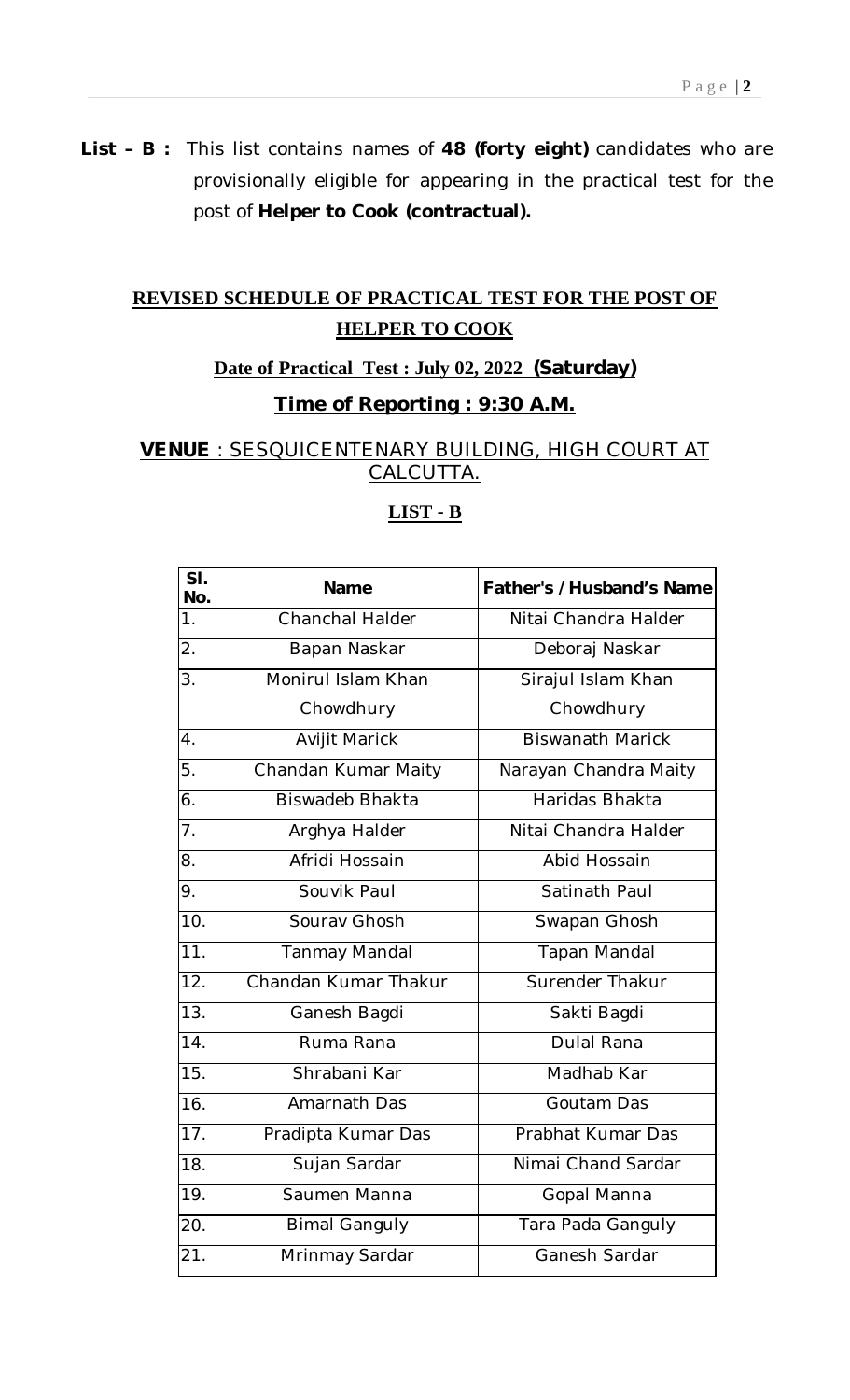| SI.<br>No. | Name                     | <b>Father's /Husband's Name</b> |
|------------|--------------------------|---------------------------------|
| 22.        | Sujita Kumari Poddar     | Dinanath Poddar                 |
| 23.        | Ritwik Roy               | Tarun Kanti Roy                 |
| 24.        | Milan Rahaman            | Lt. Abdur Rahaman               |
| 25.        | Sk. Husain Ahammad       | Sk. Abdul Hannan                |
| 26.        | Arijit Sarkar            | Atul Kumar Sarkar               |
| 27.        | Suvojit Majhi            | Naresh Majhi                    |
| 28.        | Bijay Saha               | Raj Kumar Saha                  |
| 29.        | Subhadip Paul            | Pinku Paul                      |
| 30.        | Sourav Bhattacharyya     | Atanu Bhattacharyya             |
| 31.        | <b>Hritick Sadhukhan</b> | Rabin Sadhukhan                 |
| 32.        | Sajal Ghosh              | Mukunda Ghosh                   |
| 33.        | Jitendra Kr. Gupta       | Surendra Prasad Gupta           |
| 34.        | Rekha Giri (Layek)       | Nimai Giri                      |
| 35.        | Subhajit Kar             | Madhab Kar                      |
| 36.        | Annapurna Das            | Manas Das                       |
| 37.        | <b>Mrinal Das</b>        | Swapan Das                      |
| 38.        | Suparna Pandit           | Ashoke Kumar Pandit             |
| 39.        | Dipankar Maji            | Madhusudan Maji                 |
| 40.        | Tanmay Mandal            | Satyaranjan Mandal              |
| 41.        | Avijit Sarkar            | Atul Kumar Sarkar               |
| 42.        | Subhankar Pramanik       | Gobinda Pramanik                |
| 43.        | Usha Mahato              | Jadav Mahato                    |
| 44.        | Chumki Sardar            | Prahlad Sardar                  |
| 45.        | Murseha Khatun           | Mirza Mursed Begg               |
| 46.        | Md. Nahid Hossain        | Md. Wazid Hossain               |
| 47.        | Dipankar Roy             | Swapan Roy                      |
| 48.        | Haradhan Mal             | Late Bhim Chandra Mal           |

A letter of intimation, specifying the revised date, time & venue of practical test, is being dispatched through speed post to all the above candidates (List A & B).

Candidates who have already received the earlier admit card as per Notification No. 4843-R (Recruitment) dated 09th December, 2021 must bring the said original admit card along with letter of intimation on the respective date of their practical test.